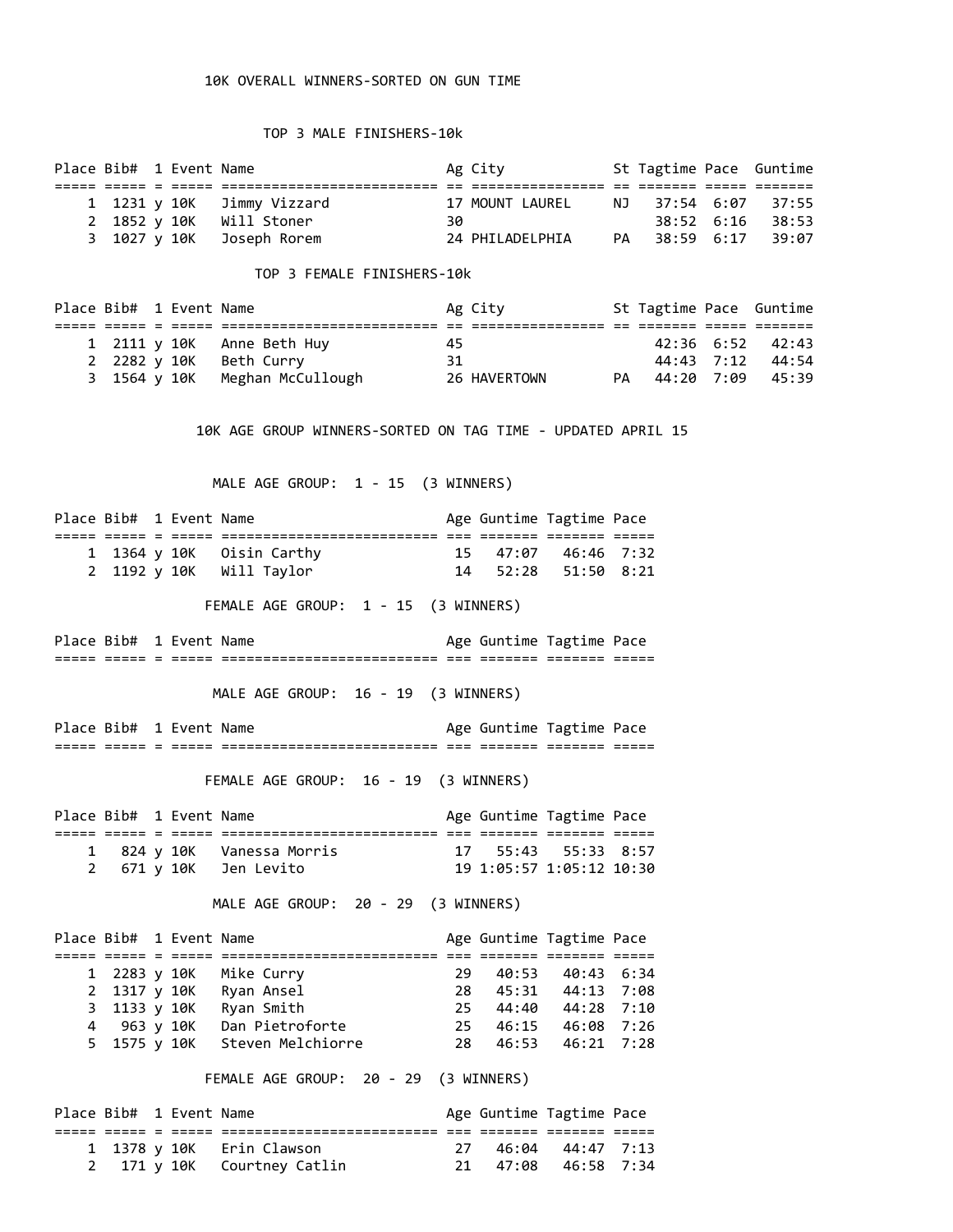| 3 1541 y 10K   Mandi Liu  |                             | 26 47:45 47:12 7:36 |  |
|---------------------------|-----------------------------|---------------------|--|
| 4 1707 y 10K   Erin Tully |                             | 25 47:42 47:24 7:38 |  |
|                           | 5 1048 y 10K Lesley Sagalow | 29 48:44 48:41 7:51 |  |

MALE AGE GROUP: 30 - 39 (3 WINNERS)

| Place Bib# 1 Event Name |  |                            |  | Age Guntime Tagtime Pace |  |
|-------------------------|--|----------------------------|--|--------------------------|--|
|                         |  |                            |  |                          |  |
|                         |  | 1 721 y 10K Glen Mariani   |  | 32 39:23 39:21 6:21      |  |
|                         |  | 2 537 y 10K Steven Ireland |  | 35 41:06 41:02 6:37      |  |
|                         |  | 3 46 y 10K Erik Aylward    |  | 31 41:37 41:33 6:42      |  |
| 4 2603 y 10K            |  | Mark Gallagher             |  | 38 41:37 41:36 6:42      |  |
|                         |  | 5 1264 y 10K Devin Wilcox  |  | 34 42:39 42:38 6:52      |  |

FEMALE AGE GROUP: 30 - 39 (3 WINNERS)

| Place Bib# 1 Event Name |  |                              |      |                  | Age Guntime Tagtime Pace |  |
|-------------------------|--|------------------------------|------|------------------|--------------------------|--|
|                         |  |                              |      |                  |                          |  |
|                         |  | 1 202 y 10K Colleen Ciullo   |      |                  | 35 47:22 47:11 7:36      |  |
|                         |  | 2 420 y 10K Eleonore Gossart | 39 - |                  | 48:55 48:33 7:49         |  |
|                         |  | 3 1359 y 10K Meghan Campi    |      |                  | 30 51:41 50:53 8:12      |  |
| 4 855 y 10K             |  | Sarah Napoli                 |      | $35 \quad 51:14$ | $51:03$ $8:14$           |  |
|                         |  | 5 819 y 10K Dianne Morales   |      |                  | 36 51:30 51:15 8:16      |  |

MALE AGE GROUP: 40 - 49 (3 WINNERS)

|              | Place Bib# 1 Event Name |                             |    | Age Guntime Tagtime Pace |  |
|--------------|-------------------------|-----------------------------|----|--------------------------|--|
|              |                         |                             |    |                          |  |
|              |                         | 1 2287 y 10K German Barroso | 45 | 40:21 40:20 6:30         |  |
|              |                         | 2 1417 y 10K Jeffrey Doyon  | 41 | 40:38 40:36 6:33         |  |
| 3 1766 y 10K |                         | Michael Lacovara            |    | 41 44:03 43:44 7:03      |  |
| 4 552 y 10K  |                         | Nate Jennato                |    | 42 44:21 43:45 7:03      |  |
|              |                         | 5 528 y 10K Jeffrey Hurok   |    | 46 45:51 45:42 7:22      |  |

FEMALE AGE GROUP: 40 - 49 (3 WINNERS)

| Place Bib# 1 Event Name |  |                              |    | Age Guntime Tagtime Pace |  |
|-------------------------|--|------------------------------|----|--------------------------|--|
|                         |  |                              |    |                          |  |
|                         |  | 1 1591 y 10K Katie Morris    | 41 | 51:09 50:56 8:13         |  |
|                         |  | 2 835 y 10K Teresa Mullane   |    | 42 51:13 50:59 8:13      |  |
|                         |  | 3 1274 y 10K Annmarie Winkis |    | 40 52:23 51:17 8:16      |  |
|                         |  | 4 209 y 10K Denise Cochran   | 43 | 51:32 51:20 8:16         |  |
|                         |  | 5 1445 y 10K Hope Gardner    |    | 47 53:23 53:01 8:33      |  |

MALE AGE GROUP: 50 - 59 (3 WINNERS)

| Place Bib# 1 Event Name |  |                          |  | Age Guntime Tagtime Pace |  |
|-------------------------|--|--------------------------|--|--------------------------|--|
|                         |  |                          |  |                          |  |
| 1 1654 y 10K            |  | Tony Salvi               |  | 50 39:32 39:29 6:22      |  |
| 2 1327 y 10K            |  | Doug Barnett             |  | 57 44:55 44:51 7:14      |  |
| 3 1451 y 10K            |  | Johann Gomez             |  | 52 46:10 45:59 7:25      |  |
| 4 1375 y 10K            |  | John Childress Childress |  | 54 47:43 47:29 7:39      |  |
| 5 1854 y 10K            |  | Jeff Gish                |  | 57 48:26 48:15 7:47      |  |

FEMALE AGE GROUP: 50 - 59 (3 WINNERS)

| Place Bib# 1 Event Name |  |                               |      |       | Age Guntime Tagtime Pace |  |
|-------------------------|--|-------------------------------|------|-------|--------------------------|--|
|                         |  |                               |      |       |                          |  |
|                         |  | 1 1622 y 10K Denise Pody Pody | 57 - | 55:15 | 55:09 8:53               |  |
|                         |  | 2 912 y 10K Annemarie O'Shea  | 58.  |       | 58:28 58:07 9:22         |  |
|                         |  | 3 264 y 10K Susan Davis       |      |       | 54 59:15 58:45 9:28      |  |
|                         |  | 4 326 y 10K Christine Egan    |      |       | 51 1:01:37 1:00:51 9:48  |  |
|                         |  | 5 78 y 10K Linda Berger       |      |       | 58 1:04:41 1:03:58 10:18 |  |